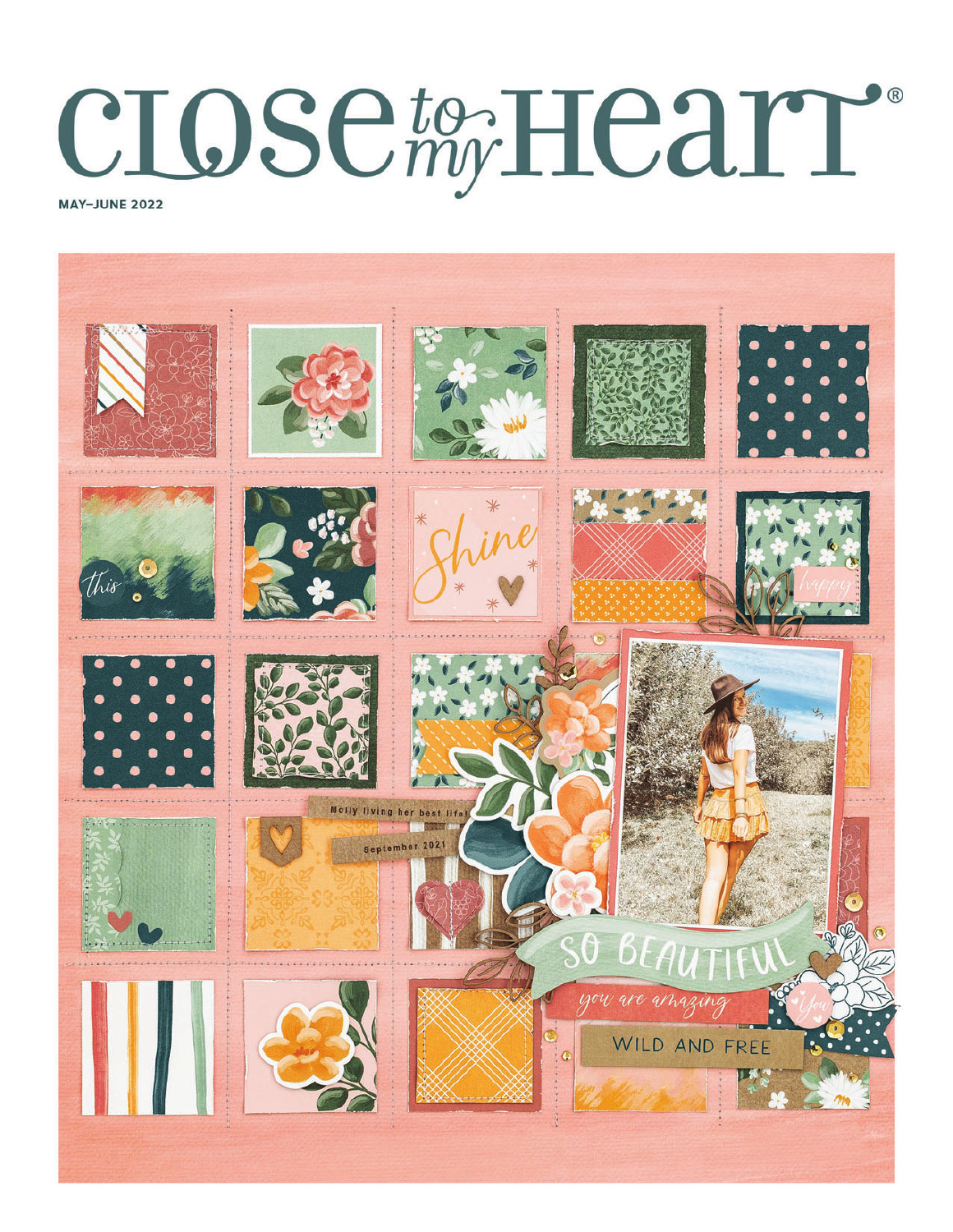This booklet was designed to work hand-in-hand with our beautiful new catalogue to help you make the most of all the inspiring artwork inside. The catalogue includes artwork samples representing everything from basic scrapbook layouts to party invitations, journals, and 3-D projects! There really is something for everyone.

As you browse the catalogue and find specific scrapbook pages, card designs, or 3-D projects you'd like to make, turn to this booklet for an all-inclusive recipe. We've included detailed lists of all the papers, stamps, inks, and accessories you'll need to successfully re-create any of our catalogue projects at home!

# HOW TO USE THIS BOOKLET:

- 1. Browse the cataloque for particular layout designs, colour schemes, or accessories you'd like to emulate or reproduce in your own projects.
- 2. Once you've selected a project or technique you'd like to re-create, make a note of the catalogue page number where the artwork appears.
- 3. Recipes are listed by catalogue page number. Find the corresponding page number, and then scan through the artwork titles for a name that matches your project. Use the recipe included in this booklet to determine all the materials you'll need.

# OUR MISSION:

We show you how to celebrate relationships through discovering your creativity, to preserve and share the moments that matter most.

# May–June 2022

All Cricut® shapes were created using Cricut Design Space™ and Cricut Explore™. If using another machine, use Real Dial Size setting for best results.

#### **COVER**

#### 12"x 12" So Beautiful Page

CC5224 My Acrylix® Hope & Kindness Stamp Set CC5221 Hope & Kindness Paper Packet + Sticker Sheet CC5223 Hope & Kindness Coordinating Cardstock X6036 Ballerina Cardstock X6055 Desert Rose Cardstock X6063 Papaya Cardstock 1385 White Daisy Cardstock Z6533 Harbour Exclusive Inks™ Stamp Pad CC5227 Hope & Kindness Die-cuts Z4235 Gold Loose Sequins Z2089 Glue Dots® Micro Dots Z2060 Thin 3-D Foam Tape Cricut® Basic Shapes Sewing Machine

Cricut® Shape: *Basic Shapes #M2AAB3D56*

## **PAGE 4** 12" x 12" Here and Now Page

Z4449 Fresh Paint—Scrapbooking Stamp + Thin Cuts X7280S Fresh Paint Paper Packet + Sticker Sheet X7280C Fresh Paint Coordinating Cardstock Z6528 Capri Exclusive Inks™ Stamp Pad Z6510 Nectarine Exclusive Inks™ Stamp Pad Z5038 Die-cutting & Embossing Machine Z4189 Intense Black Exclusive Inks™ Stamp Pad Z891 VersaMark™ Ink Pad Z2068 White Super Fine Embossing Powder Z5010 White Gloss Spray Z3515 Black Journalling Pen (.01)

X7280E Fresh Paint Acrylic Shapes Z4304 Silver Loose Sequins Z4220 Anti-static Pouch Z4252 Heat Tool Z2089 Glue Dots® Micro Dots Z1151 3-D Foam Tape Z2060 Thin 3-D Foam Tape Z5038 Die-cutting & Embossing Machine

#### **PAGE 5** 4¼" x 5½" Party Card (Vertical)

Z4450 Fresh Paint—Cardmaking Stamp Set + Thin Cuts X7280S Fresh Paint Paper Packet + Sticker Sheet X6038 Candy Apple Cardstock 1385 White Daisy Cardstock Z6517 Lemonade Exclusive Inks™ Stamp Pad Z4252 Heat Tool Z4189 Intense Black Exclusive Inks™ Stamp Pad Z2517 Burnt Orange TriBlend™ Marker Z2485 Citrus TriBlend™ Marker Z2518 Coral Shades TriBlend™ Marker Z2488 Green Turquoise TriBlend™ Marker Z2490 Ice Blue TriBlend™ Marker Z2485 Light Green TriBlend™ Marker Z2480 Orange TriBlend™ Marker Z2477 Tan TriBlend™ Marker Z2491 True Blue TriBlend™ Marker Z2900 Silver Star Confetti Z2089 Glue Dots® Micro Dots Z2060 Thin 3-D Foam Tape

## **PAGE 8**

## 4¼" x 5½" Party like It's 1999 Card (Vertical)

Z4450 Fresh Paint—Cardmaking Stamp + Thin Cuts

X7280B Fresh Paint Paper Packet X6047 Black Cardstock X6038 Candy Apple Cardstock X6040 Clover Cardstock X6050 Flamingo Cardstock 1385 White Daisy Cardstock Z4189 Intense Black Exclusive Inks™ Stamp Pad Z891 VersaMark™ Ink Pad Z2517 Burnt Orange TriBlend™ Marker Z2482 Citrus TriBlend™ Marker Z2518 Coral Shades TriBlend™ Marker Z2490 Ice Blue TriBlend™ Marker Z2485 Light Green TriBlend™ Marker Z2496 Pale Pink TriBlend™ Marker Z2068 White Super Fine Embossing Powder Z6528 Capri Exclusive Inks™ Stamp Pad X7280E Fresh Paint Acrylic Shapes Z4220 Anti-static Pouch Z1151 3-D Foam Tape Z2089 Glue Dots® Micro Dots Z5038 Die-cutting & Embossing Machine

#### 4¼" x 5½" We're Having a Party Card (Horizontal)

Z4450 Fresh Paint—Cardmaking Stamp + Thin Cuts X7280S Fresh Paint Paper Packet + Sticker Sheet X6047 Black Cardstock X6038 Candy Apple Cardstock 1385 White Daisy Cardstock Z6509 Candy Apple Exclusive Inks™ Stamp Pad Z4189 Intense Black Exclusive Inks™ Stamp Pad Z2517 Burnt Orange TriBlend™ Marker Z2482 Citrus TriBlend™ Marker Z2518 Coral Shades TriBlend™ Marker Z2478 Earth Brown TriBlend™ Marker

X7280E Fresh Paint Acrylic Shapes Z2089 Glue Dots® Micro Dots Z2060 Thin 3-D Foam Tape

## **PAGE 9**

12" x 12" Every Day Awesome Layout Z4449 Fresh Paint—Scrapbooking Stamp + Thin Cuts X7280S Fresh Paint Paper Packet + Sticker Sheet 1385 White Daisy Cardstock Z6508 Bluebird Exclusive Inks™ Stamp Pad Z6509 Candy Apple Exclusive Inks™ Stamp Pad Z6507 Clover Exclusive Inks™ Stamp Pad Z6520 Flamingo Exclusive Inks™ Stamp Pad Z6517 Lemonade Exclusive Inks™ Stamp Pad Z6510 Nectarine Exclusive Inks™ Stamp Pad Z4189 Intense Black Exclusive Inks™ Stamp Pad Z4191 Silver Glitter Gems Z2060 Thin 3-D Foam Tape Z5038 Die-cutting & Embossing Machine

#### **PAGE 14** 12" x 12" Here's the Scoop Page

X7281S Tutti Frutti Paper Packet + Sticker Sheet X7281C Tutti Frutti Coordinating Cardstock Z3132 Watercolour Paints X7281E Tutti Frutti Mini Shapes Z3274 Clear Sparkles Z3801 Flamingo Shimmer Trim Z4213 Silver Embellishing Thread Z4309 Circle Shaker Window Thin Cuts Z4310 Circle Shaker Window Foam + Acetate Z3224 Small Round Waterbrush

Z1513 White Gel Pens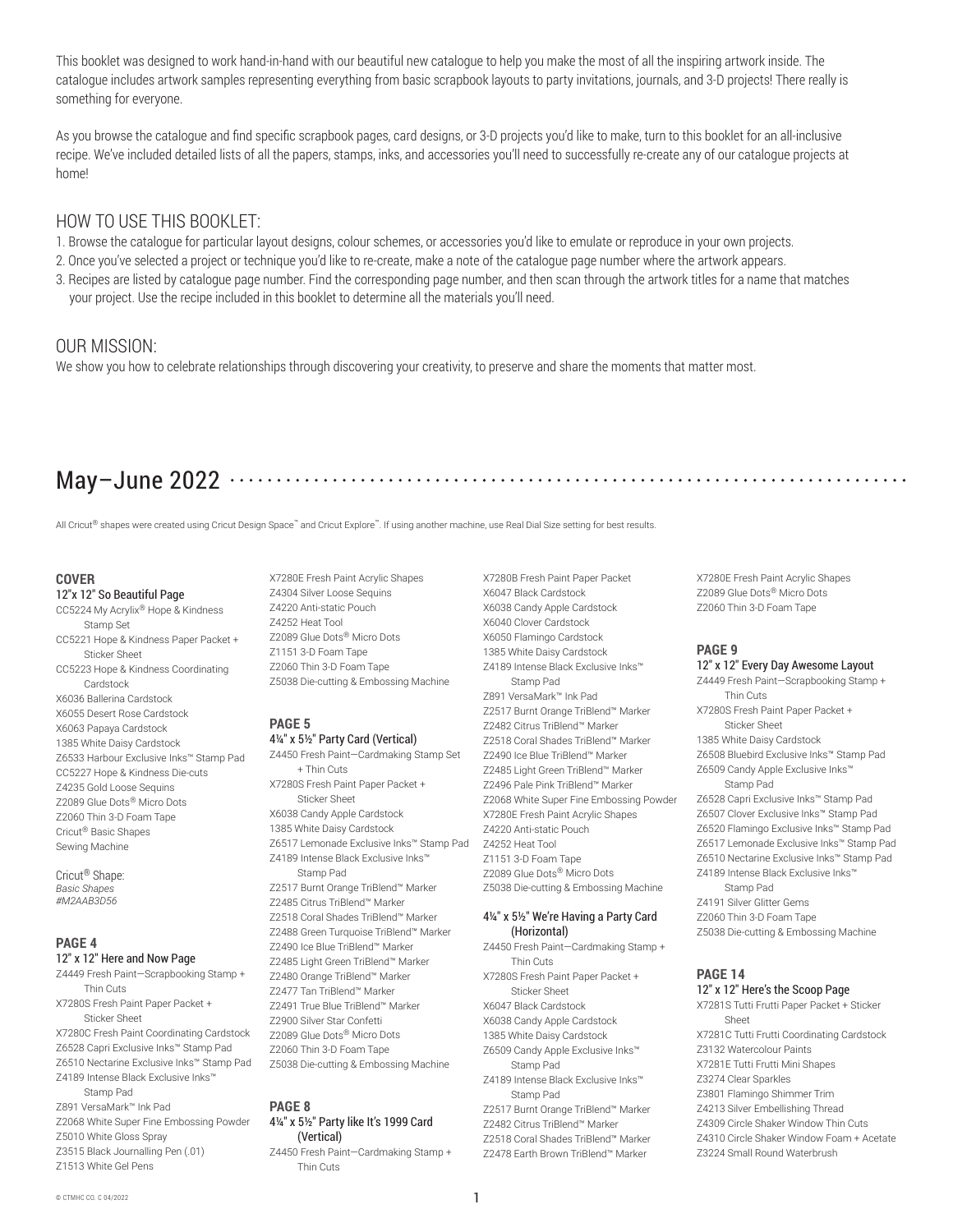# May–June 2022

Z341 Glue Dots® Mini Dots Z1151 3-D Foam Tape Z5038 Die-cutting & Embossing Machine

#### **PAGE15**

4¼" x 5½" Happy Birthday Card (Vertical) C1937 My Acrylix® Tutti Frutti—Cardmaking Stamp Set X7281S Tutti Frutti Paper Packet + Sticker Sheet X6050 Flamingo Cardstock 1385 White Daisy Cardstock Z6520 Flamingo Exclusive Inks™ Stamp Pad

Z6524 Grape Exclusive Inks™ Stamp Pad Z3274 Clear Sparkles Z3801 Flamingo Shimmer Trim Z3943 Circles Thin Cuts Z1151 3-D Foam Tape Z5038 Die-cutting & Embossing Machine

#### **PAGE 18**

#### 4¼" x 5½" Happy Birthday Card (Vertical)

Z4440 Tutti Frutti—Cardmaking Stamp + Thin Cuts X7281B Tutti Frutti Paper Packet X6057 Capri Cardstock X6050 Flamingo Cardstock X6035 Lemonade Cardstock X6043 Nectarine Cardstock 1385 White Daisy Cardstock Z6528 Capri Exclusive Inks™ Stamp Pad Z6520 Flamingo Exclusive Inks™ Stamp Pad Z6510 Nectarine Exclusive Inks™ Stamp Pad Z3271 Archival Black Exclusive Inks™ Stamp Pad Z4288 Capri Shimmer Brush Z3814 Flamingo Shimmer Brush Z3817 Sundance Shimmer Brush Z1513 White Gel Pens Z1263 Bitty Sparkles Z2060 Thin 3-D Foam Tape Z5038 Die-cutting & Embossing Machine

#### 4¼" x 5½" Congratulations Card (Horizontal)

Z4440 Tutti Frutti—Cardmaking Stamp + Thin Cuts X7281B Tutti Frutti Paper Packet X6043 Nectarine Cardstock 1385 White Daisy Cardstock Z6510 Nectarine Exclusive Inks™ Stamp Pad Z3271 Archival Black Exclusive Inks™ Stamp Pad Z2517 Burnt Orange TriBlend™ Marker Z2482 Citrus TriBlend™ Marker Z1263 Bitty Sparkles Z3803 Lemonade Shimmer Trim Z3886 Mini Ink Blending Tool Z1151 3-D Foam Tape Z5038 Die-cutting & Embossing Machine

#### **PAGE 19**

#### 12" x 12" Hello Summer Layout

Z4439 Tutti Frutti—Scrapbooking Stamp + Thin Cuts X7281S Tutti Frutti Paper Packet + Sticker Sheet X6050 Flamingo Cardstock X6054 Grape Cardstock

X6035 Lemonade Cardstock 1385 White Daisy Cardstock Z6528 Capri Exclusive Inks™ Stamp Pad Z6520 Flamingo Exclusive Inks™ Stamp Pad Z6524 Grape Exclusive Inks™ Stamp Pad Z6517 Lemonade Exclusive Inks™ Stamp Pad Z6503 Mint Exclusive Inks™ Stamp Pad Z2828 Toffee Exclusive Inks™ Stamp Pad Z4189 Intense Black Exclusive Inks™ Stamp Pad

Z2524 Aqua Blue TriBlend™ Marker Z2518 Coral Shades TriBlend™ Marker Z2488 Green Turquoise TriBlend™ Marker Z2490 Ice Blue TriBlend™ Marker Z2487 Jade Green TriBlend™ Marker Z2530 Pale Pink Shades TriBlend™ Marker Z3515 Black Journalling Pen (.01) X7281E Tutti Frutti Mini Shapes Z3801 Flamingo Shimmer Trim Z3943 Circles Thin Cuts Z341 Glue Dots® Mini Dots Z1151 3-D Foam Tape Z5038 Die-cutting & Embossing Machine

#### **PAGE 24**

# 12" x 12" Here and Now Page

X7280S Fresh Paint Paper Packet + Sticker Sheet X7281S Tutti Frutti Paper Packet + Sticker Sheet X9040 Mix-in Paper Packet X6047 Black Cardstock X6045 Sage Cardstock 1385 White Daisy Cardstock Z3516 Black Journalling Pen (.03) Z5025 Wild Berry Flower Sequins Z3274 Clear Sparkles Z1263 Bitty Sparkles Z2060 Thin 3-D Foam Tape Z1151 3-D Foam Tape Cricut® Stitched Together Collection

Cricut® Shape: *Stitched Together #M146938AB*

#### **PAGE 26** 3" It's Your Birthday Shaker Window

Z4448 Birthday Number Stamp + Thin Cuts X9040 Mix-in Paper Packet X6042 Mint Cardstock X5968 Lagoon Cardstock 1385 White Daisy Cardstock Z2895 Lagoon Exclusive Inks™ Stamp Pad Z2812 Raspberry Exclusive Inks™ Stamp Pad Z4189 Intense Black Exclusive Inks™ Stamp Pad Z2524 Aqua Blue TriBlend™ Marker Z2489 Blue Turquoise TriBlend™ Marker Z2483 Light Yellow TriBlend™ Marker Z2532 Magenta TriBlend™ Marker Z3784 Bright Bitty Beads Z5026 Clear Loose Gems Z5030 Lagoon Loose Gems Z4309 Circle Shaker Window Thin Cuts Z4259 Stitched Square Frames Thin Cuts Z4310 Circle Shaker Window Foam + Acetate Z5038 Die-cutting & Embossing Machine

#### 3½" Lemonade Sippin' Embellishment

Z4446 Front Porch Sippin' Stamp + Thin Cuts X9040 Mix-in Paper Packet X6053 Avocado Cardstock X6043 Nectarine Cardstock 1385 White Daisy Cardstock Z6523 Avocado Exclusive Inks™ Stamp Pad Z2841 Glacier Exclusive Inks™ Stamp Pad Z4189 Intense Black Exclusive Inks™ Stamp Pad Z3563 Diamond Stickles™ Glitter Glue Z1503 Olive Green LePen™ Z3630 Watercolour Pencils Z3312 Gold Glitter Gems Z3224 Small Round Waterbrush Z1151 3-D Foam Tape Z5038 Die-cutting & Embossing Machine

#### 2¼" Party Tag

Z4450 Fresh Paint—Cardmaking Stamp + Thin Cuts

X6053 Avocado Cardstock 1385 White Daisy Cardstock Z6517 Lemonade Exclusive Inks™ Stamp Pad Z6510 Nectarine Exclusive Inks™ Stamp Pad Z3271 Archival Black Exclusive Inks™ Stamp Pad Z2524 Aqua Blue TriBlend™ Marker Z2481 Coral TriBlend™ Marker Z2497 Dark Red TriBlend™ Marker Z2479 Gold Brown TriBlend™ Marker Z2483 Light Yellow TriBlend™ Marker Z3559 Waterfall Stickles™ Glitter Glue Z1503 Olive Green LePen™ Z1263 Bitty Sparkles Z4054 Gold Embellishing Thread Z3886 Mini Ink Blending Tool Z5038 Die-cutting & Embossing Machine

#### 3" My Bike Embellishment

Z4445 BMX Life Stamp + Thin Cuts B1799 My Acrylix® Brush Strokes Stamp Set X9040 Mix-in Paper Packet X6053 Avocado Cardstock X6043 Nectarine Cardstock Z2895 Lagoon Exclusive Inks™ Stamp Pad Z6510 Nectarine Exclusive Inks™ Stamp Pad Z4189 Intense Black Exclusive Inks™ Stamp Pad Z4235 Gold Loose Sequins Z6015 Wood Stars Z3943 Circles Thin Cuts Z4437 Postage Frames Thin Cuts Z2089 Glue Dots® Micro Dots

Z5038 Die-cutting & Embossing Machine

#### 3½" Thank You Tag

Z4446 Front Porch Sippin' Stamp + Thin Cuts X7280S Fresh Paint Paper Packet + Sticker Sheet X6062 Harbour Cardstock X5968 Lagoon Cardstock X6042 Mint Cardstock X6043 Nectarine Cardstock 1385 White Daisy Cardstock Z6504 Sage Exclusive Inks™ Stamp Pad Z891 VersaMark™ Ink Pad Z2068 White Embossing Powder Z1985 Gold Shimmer Trim Z4436 Decorative Texture Background Thin Cuts Z3943 Circles Thin Cuts

Z4220 Anti-static Pouch Z4252 Heat Tool Z2060 Thin 3-D Foam Tape Z5038 Die-cutting & Embossing Machine

#### 3½" Sweet Popsicle Embellishment

Z4439 Tutti Frutti—Scrapbooking Stamp + Thin Cuts Z4446 Front Porch Sippin' Stamp + Thin Cuts X7280S Fresh Paint Paper Packet + Sticker Sheet X6053 Avocado Cardstock X6042 Mint Cardstock X6043 Nectarine Cardstock X5974 Raspberry Cardstock 1385 White Daisy Cardstock Z6517 Lemonade Exclusive Inks™ Stamp Pad Z6510 Nectarine Exclusive Inks™ Stamp Pad Z2828 Toffee Exclusive Inks™ Stamp Pad Z3271 Archival Black Exclusive Inks™ Stamp Pad Z1263 Bitty Sparkles Z3943 Circles Thin Cuts Z2060 Thin 3-D Foam Tape Z5038 Die-cutting & Embossing Machine Corner Rounder

#### 4¼" A Handful of Shells Embellishment

Z4443 Beach Days Treasures Stamp + Thin Cuts X9040 Mix-in Paper Packet X5968 Lagoon Cardstock 1385 White Daisy Cardstock Z2828 Toffee Exclusive Inks™ Stamp Pad Z4189 Intense Black Exclusive Inks™ Stamp Pad Z3837 Pumice Stone Distress Oxide™ Ink Pad Z3829 Spiced Marmalade Distress Oxide™ Ink Pad Z3560 Golden Rod Stickles™ Glitter Glue Z3630 Watercolour Pencils Z4054 Gold Embellishing Thread Z4260 Stitched Rectangle Frames Thin Cuts Z3943 Circles Thin Cuts Z3726 Tabs & Tags Thin Cuts Z3886 Mini Ink Blending Tool Z2089 Glue Dots® Micro Dots Z5038 Die-cutting & Embossing Machine

#### 5" Summer Greetings Embellishment

Z4444 Summer Greetings Stamp + Thin Cuts Z4447 Palm Fronds Stamp + Thin Cuts X9040 Mix-in Paper Packet X6053 Avocado Cardstock X5968 Lagoon Cardstock X6042 Mint Cardstock X6059 Shortbread Cardstock X6051 Sundance Cardstock 1385 White Daisy Cardstock Z6523 Avocado Exclusive Inks™ Stamp Pad Z2835 New England Ivy Exclusive Inks™ Stamp Pad Z2812 Raspberry Exclusive Inks™ Stamp Pad Z2828 Toffee Exclusive Inks™ Stamp Pad Z4189 Intense Black Exclusive Inks™ Stamp Pad Z3833 Peacock Feathers Distress Oxide™ Ink Pad Z3829 Spiced Marmalade Distress™ Oxide Ink Pad Z2524 Aqua Blue TriBlend™ Marker Z4235 Gold Loose Sequins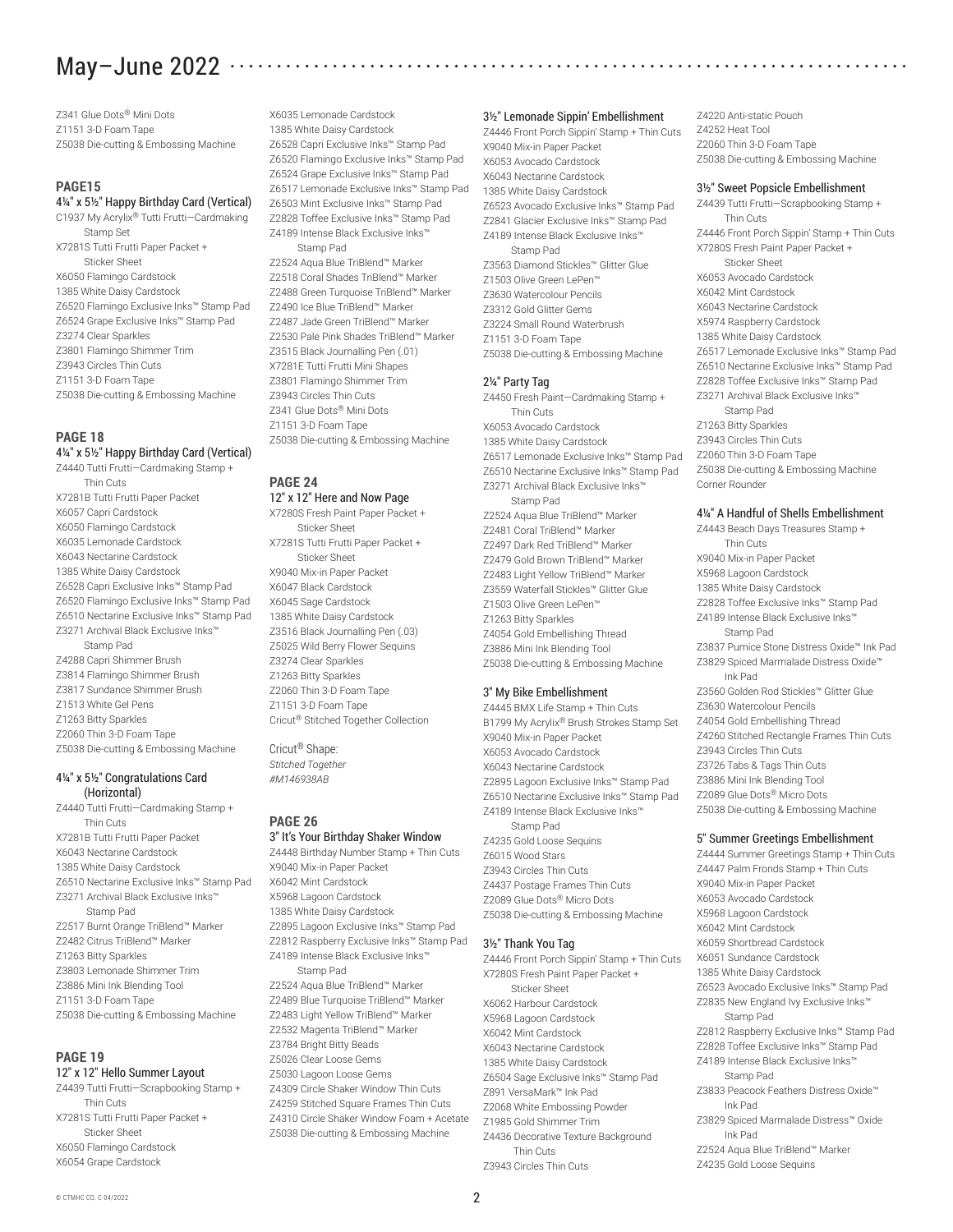# May–June 2022

Z2089 Glue Dots® Micro Dots Z2060 Thin 3-D Foam Tape Z5038 Die-cutting & Embossing Machine Cricut® Basic Shapes

#### Cricut® Shape: *Basic Shapes #M32AAB3EFD*

#### **PAGE 27** 6" x 8" More Sunshine Layout with Pocket Scrapbooking

Z4446 Front Porch Sippin' Stamp + Thin Cuts X9040 Mix-in Paper Packet X6053 Avocado Cardstock X6062 Harbour Cardstock X6035 Lemonade Cardstock X6045 Sage Cardstock 1385 White Daisy Cardstock Z6533 Harbour Exclusive Inks™ Stamp Pad Z6517 Lemonade Exclusive Inks™ Stamp Pad Z6513 Nectarine Exclusive Inks™ Stamp Pad Z4189 Intense Black Exclusive Inks™ Stamp Pad Z2524 Aqua Blue TriBlend™ Marker Z2482 Citrus TriBlend™ Marker Z2483 Light Yellow TriBlend™ Marker Z3515 Black Journalling Pen (.01) Z2060 Thin 3-D Foam Tape Z3191 6" x 8" Memory Protectors™ Design 2 Z5038 Die-cutting & Embossing Machine

#### **PAGE 29**

3½" x 8½" Thank You Card (Horizontal) Z4447 Palm Fronds Stamp + Thin Cuts B1799 My Acrylix® Brush Strokes Stamp Set X9040 Mix-in Paper Packet X6046 French Vanilla Cardstock X6062 Harbour Cardstock X6051 Sundance Cardstock Z6523 Avocado Exclusive Inks™ Stamp Pad Z6533 Harbour Exclusive Inks™ Stamp Pad Z2835 New England Ivy Exclusive Inks™ Stamp Pad Z6504 Sage Exclusive Inks™ Stamp Pad Z891 VersaMark™ Ink Pad Z2068 White Super Fine Embossing Powder Z6025 White Acrylic Flowers Z4235 Gold Loose Sequins Z4324 Layered Flowers Thin Cuts Z4220 Anti-static Pouch Z4252 Heat Tool Z2089 Glue Dots® Micro Dots Z1151 3-D Foam Tape Z5038 Die-cutting & Embossing Machine Sewing Machine

## 4¼" x 5½" Happy Birthday Card (Vertical)

Z4447 Palm Fronds Stamp + Thin Cuts B1799 My Acrylix® Brush Strokes Stamp Set X6046 French Vanilla Cardstock X6062 Harbour Cardstock X6058 Rosemary Cardstock X6045 Sage Cardstock X6051 Sundance Cardstock 1385 White Daisy Cardstock Z6523 Avocado Exclusive Inks™ Stamp Pad Z6533 Harbour Exclusive Inks™ Stamp Pad Z6503 Mint Exclusive Inks™ Stamp Pad

Z6504 Sage Exclusive Inks™ Stamp Pad Z6529 Rosemary Exclusive Inks™ Stamp Pad Z6025 White Acrylic Flowers Z4235 Gold Loose Sequins Z4324 Layered Flowers Thin Cuts Z2089 Glue Dots® Micro Dots Z2060 Thin 3-D Foam Tape Z5038 Die-cutting & Embossing Machine Sewing Machine

#### 4¼"x 5½" Miss You Card (Vertical)

Z4447 Palm Fronds Stamp + Thin Cuts B1799 My Acrylix® Brush Strokes Stamp Set X9040 Mix-in Paper Packet X6053 Avocado Cardstock X6046 French Vanilla Cardstock X6062 Harbour Cardstock 1385 White Daisy Cardstock Z6523 Avocado Exclusive Inks™ Stamp Pad Z6533 Harbour Exclusive Inks™ Stamp Pad Z6503 Mint Exclusive Inks™ Stamp Pad Z2835 New England Ivy Exclusive Inks™ Stamp Pad Z3515 Black Journalling Pen (.01) Z4235 Gold Loose Sequins Z4054 Gold Embellishing Thread Z4436 Decorative Texture Background Thin Cuts Z2089 Glue Dots® Micro Dots Z2060 Thin 3-D Foam Tape

Z5038 Die-cutting & Embossing Machine 1¼" Circle Hole Punch

#### 12" x 12" Tahiti Page

Z4447 Palm Fronds Stamp + Thin Cuts B1799 My Acrylix® Brush Strokes Stamp Set X9040 Mix-in Paper Packet X6053 Avocado Cardstock X6046 French Vanilla Cardstock X6062 Harbour Cardstock X5959 New England Ivy Cardstock X6051 Sundance Cardstock Z6523 Avocado Exclusive Inks™ Stamp Pad Z6533 Harbour Exclusive Inks™ Stamp Pad Z6503 Mint Exclusive Inks™ Stamp Pad Z2835 New England Ivy Exclusive Inks™ Stamp Pad Z6504 Sage Exclusive Inks™ Stamp Pad Z3515 Black Journalling Pen (.01) Z6025 White Acrylic Flowers Z4235 Gold Loose Sequins Z4334 Slim Alphabet Thin Cuts Z2089 Glue Dots® Micro Dots Z2060 Thin 3-D Foam Tape Z5038 Die-cutting & Embossing Machine

#### **PAGE 30** 4¼" x 5½" Wishing You a Great Day Card (Horizontal)

Z4444 Summer Greetings Stamp + Thin Cuts X7281B Tutti Frutti Paper Packet X6057 Capri Cardstock X6055 Desert Rose Cardstock X6059 Shortbread Cardstock X6051 Sundance Cardstock 1385 White Daisy Cardstock Z6525 Desert Rose Exclusive Inks™ Stamp Pad Z2848 Sapphire Exclusive Inks™ Stamp Pad Z6521 Sundance Exclusive Inks™ Stamp Pad

Z4189 Intense Black Exclusive Inks™ Stamp Pad Z2475 Brown Grey TriBlend™ Marker Z2481 Coral TriBlend™ Marker Z2478 Earth Brown TriBlend™ Marker Z2490 Ice Blue TriBlend™ Marker Z3789 Hibiscus Stickles™ Glitter Glue Z3787 Platinum Stickles™ Glitter Glue Z3132 Watercolour Paints Z3224 Small Round Waterbrush Z5038 Die-cutting & Embossing Machine

#### 4¼" x 5½" Take Time… Card (Vertical)

Z4444 Summer Greetings Stamp + Thin Cuts X7281B Tutti Frutti Paper Packet X5957 Sapphire Cardstock 1385 White Daisy Cardstock Z3885 Distress Watercolour Cardstock Z6523 Avocado Exclusive Inks™ Stamp Pad Z2848 Sapphire Exclusive Inks™ Stamp Pad Z2828 Toffee Exclusive Inks™ Stamp Pad Z3557 Cool Mint Stickles™ Glitter Glue Z3132 Watercolour Paints Z4054 Gold Embellishing Thread Z6012 Wood Hearts Z3224 Small Round Waterbrush Z2089 Glue Dots® Micro Dots Z2060 Thin 3-D Foam Tape Z5038 Die-cutting & Embossing Machine

#### 8½" x 11" Beach Day Layout

Z4443 Beach Day Treasures Stamp + Thin Cuts X7281B Tutti Frutti Paper Packet X8031 Textures Paper Packet X6062 Harbour Cardstock X6063 Papaya Cardstock X6059 Shortbread Cardstock 1385 White Daisy Cardstock Z6533 Harbour Exclusive Inks™ Stamp Pad Z2825 Mink Exclusive Inks™ Stamp Pad Z6534 Papaya Exclusive Inks™ Stamp Pad Z2828 Toffee Exclusive Inks™ Stamp Pad Z2523 Blue Turquoise Shades TriBlend™ Marker

Z1513 White Gel Pens Z3630 Watercolour Pencils Z3132 Watercolour Paints Z1263 Bitty Sparkles Z6012 Wood Hearts Z4054 Gold Embellishing Thread Z3224 Small Round Waterbrush Z2089 Glue Dots® Micro Dots Z2060 Thin 3-D Foam Tape Z5038 Die-cutting & Embossing Machine

#### **PAGE 32** 4¼" x 5½" Happy 6th Birthday Card (Horizontal)

Z4448 Birthday Numbers Stamp + Thin Cuts X9040 Mix-in Paper Packet X6057 Capri Cardstock X6044 Peach Cardstock 1385 White Daisy Cardstock X6032 Wisteria Cardstock Z3239 Silver Glitter Paper Z6514 Wisteria Exclusive Inks™ Stamp Pad Z4189 Intense Black Exclusive Inks™ Stamp Pad Z4288 Capri Shimmer Brush

Z4225 Mint Shimmer Brush Z3661 Peach Shimmer Brush Z3132 Watercolour Paints Z4191 Silver Glitter Gems Z4304 Silver Loose Sequins Z2900 Silver Star Confetti Z4309 Circle Shaker Window Thin Cuts Z4310 Circle Shaker Window Foam + Acetate Z3224 Small Round Waterbrush Z2060 Thin 3-D Foam Tape Z5038 Die-cutting & Embossing Machine

#### 4¼" x 5½" It's Your Birthday Card (Vertical)

Z4448 Birthday Numbers Stamp + Thin Cuts X9040 Mix-in Paper Packet X6057 Capri Cardstock X6030 Evergreen Cardstock X6051 Sundance Cardstock 1385 White Daisy Cardstock Z3238 Gold Glitter Paper Z3271 Archival Black Exclusive Inks™ Stamp Pad Z4288 Capri Shimmer Brush Z3132 Watercolour Paints Z3312 Gold Glitter Gems Z4235 Gold Loose Sequins Z3677 Gold Star Confetti Z4309 Circle Shaker Window Thin Cuts Z4310 Circle Shaker Window Foam + Acetate Z3224 Small Round Waterbrush Z2060 Thin 3-D Foam Tape Z5038 Die-cutting & Embossing Machine

#### **PAGE 33** 4¼" x 5½" A Million Reasons Card (Vertical)

D2072 My Acrylix® A Million Reasons Stamp Set X9040 Mix-in Paper Packet X6054 Grape Cardstock X6045 Sage Cardstock X6059 Shortbread Cardstock 1385 White Daisy Cardstock Z3271 Archival Black Exclusive Inks™ Stamp Pad Z3515 Black Journalling Pen (.01) Z3801 Flamingo Shimmer Trim Z5025 Wild Berry Flower Sequins Z1263 Bitty Sparkles Z6012 Wood Hearts Z2089 Glue Dots® Micro Dots Z2060 Thin 3-D Foam Tape Cricut® Basic Shapes Cricut® Classroom Collection

Cricut® Shapes: *Basic Shapes #M2AAB3EFD*

Cricut® Classroom Collection *#M41C8F*

#### 4¼" x 5½" You Are So Loved Card (Horizontal)

D2072 My Acrylix® A Million Reasons Stamp Set X6050 Flamingo Cardstock X6054 Grape Cardstock X6045 Sage Cardstock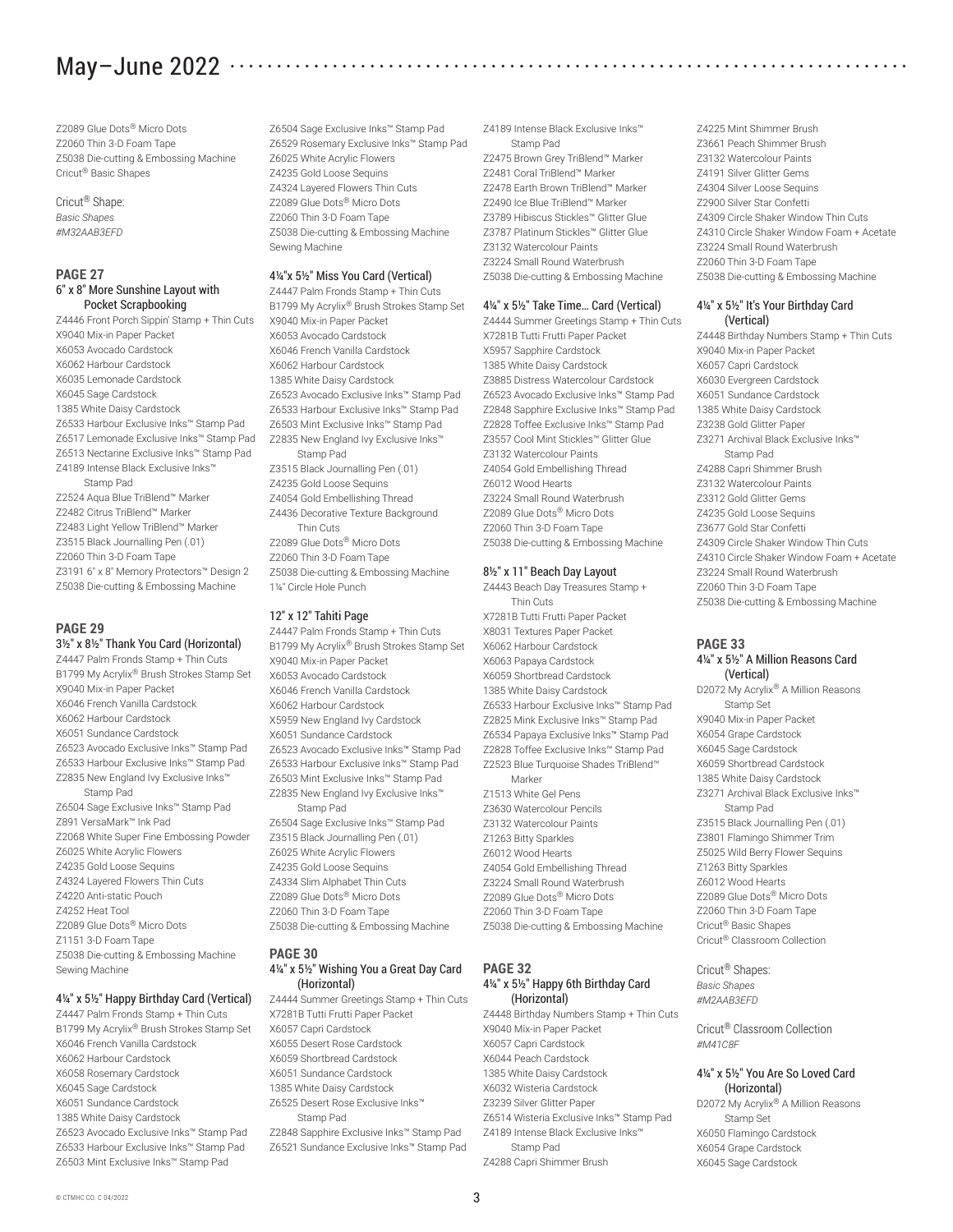X6059 Shortbread Cardstock X6056 Wild Berry Cardstock 1385 White Daisy Cardstock Z6527 Wild Berry Exclusive Inks™ Stamp Pad Z3271 Archival Black Exclusive Inks™ Stamp Pad Z2496 Pale Pink TriBlend™ Marker Z3515 Black Journalling Pen (.01) Z6012 Wood Hearts Z4436 Decorative Texture Background Thin Cuts Z2089 Glue Dots® Micro Dots Z2060 Thin 3-D Foam Tape Z5038 Die-cutting & Embossing Machine

## **PAGE 34**

12"x 12" Down and Derby Layout D2089 My Acrylix® Skate like a Girl Stamp Set X7280B Fresh Paint Paper Packet X9040 Mix-in Paper Packet X6037 Bluebird Cardstock X6030 Evergreen Cardstock X6035 Lemonade Cardstock X6042 Mint Cardstock X6044 Peach Cardstock 1385 White Daisy Cardstock Z4189 Intense Black Exclusive Inks™ Stamp Pad Z3515 Black Journalling Pen (.01) Z3132 Watercolour Paints Z4191 Silver Glitter Gems Z3225 Medium Round Waterbrush Z2060 Thin 3-D Foam Tape

#### **PAGE 35** 6" x 8" My Bike Is Calling Layout with Pocket Scrapbooking

Z4445 BMX Life Stamp + Thin Cuts X7280S Fresh Paint Paper Packet + Sticker Sheet X9040 Mix-in Paper Packet X6038 Candy Apple Cardstock X6035 Lemonade Cardstock X6043 Nectarine Cardstock 1385 White Daisy Cardstock Z6510 Nectarine Exclusive Inks™ Stamp Pad Z4189 Intense Black Exclusive Inks™ Stamp Pad Z3515 Black Journalling Pen (.01) Z6020 Black Acrylic Arrows Z3191 6" x 8" Memory Protectors™ Design 2 Z5038 Die-cutting & Embossing Machine

#### **PAGE 36** 4¼" x 5½" You're Amazing Card (Vertical)

C1940 My Acrylix® Academia Rose Stamp Set B1800 My Acrylix® Lovely Wishes Stamp Set X6055 Desert Rose Cardstock X6061 Mulberry Cardstock 1385 White Daisy Cardstock Z2835 New England Ivy Exclusive Inks™ Stamp Pad Z3132 Watercolour Paints Z4213 Silver Embellishing Thread Z4304 Silver Loose Sequins

Z4437 Postage Frames Thin Cuts Z3225 Medium Round Waterbrush Z2089 Glue Dots® Micro Dots Z2060 Thin 3-D Foam Tape Z5038 Die-cutting & Embossing Machine

#### 4¼" x 5½" All Kinds of Awesome Card (Vertical)

A1268 My Acrylix® All Kinds of Awesome Stamp Set X9040 Mix-in Paper Packet X6036 Ballerina Cardstock X6062 Harbour Cardstock X6061 Mulberry Cardstock 1385 White Daisy Cardstock X6056 Wild Berry Cardstock Z6533 Harbour Exclusive Inks™ Stamp Pad Z6527 Wild Berry Exclusive Inks™ Stamp Pad Z4291 Mulberry Shimmer Brush Z1263 Bitty Sparkles Z3274 Clear Sparkles Z5017 Rose Gold Shimmer Trim Z4437 Postage Frames Thin Cuts

# Z5038 Die-cutting & Embossing Machine 4¼" x 5½" For You Card (Horizontal)

A1268 My Acrylix® All Kinds of Awesome Stamp Set X9040 Mix-in Paper Packet X6036 Ballerina Cardstock X6062 Harbour Cardstock X6061 Mulberry Cardstock 1385 White Daisy Cardstock X6056 Wild Berry Cardstock Z6532 Mulberry Exclusive Inks™ Stamp Pad Z6527 Wild Berry Exclusive Inks™ Stamp Pad Z5017 Rose Gold Shimmer Trim Z4213 Silver Embellishing Thread Z1263 Bitty Sparkles Z3274 Clear Sparkles Z4437 Postage Frames Thin Cuts Z2089 Glue Dots® Micro Dots Z2060 Thin 3-D Foam Tape Z5038 Die-cutting & Embossing Machine

#### 4¼" x 5½" To a Sweet Friend Card (Vertical)

C1940 My Acrylix® Academia Rose Stamp Set X6036 Ballerina Cardstock X6045 Sage Cardstock 1385 White Daisy Cardstock Z2831 Charcoal Exclusive Inks™ Stamp Pad Z4189 Intense Black Exclusive Inks™ Stamp Pad Z3132 Watercolour Paints Z4437 Postage Frames Thin Cuts Z3225 Medium Round Waterbrush Z4304 Silver Loose Sequins Z2089 Glue Dots® Micro Dots

Z5038 Die-cutting & Embossing Machine

# **PAGE 38**

12" x 12" I Need Coffee Layout Z4442 Coffee Helps Stamp + Thin Cuts X8024B Love Story Paper Packet (Toffee) X8027 Noteworthy Paper Packet X8029 Rose Gold Foil Patterns Paper Packet X6055 Desert Rose Cardstock X6046 French Vanilla Cardstock

X6060 Mocha Cardstock X6044 Peach Cardstock X6059 Shortbread Cardstock Z6531 Mocha Exclusive Inks™ Stamp Pad Z6534 Papaya Exclusive Inks™ Stamp Pad Z6502 Peach Exclusive Inks™ Stamp Pad Z6504 Sage Exclusive Inks™ Stamp Pad Z2828 Toffee Exclusive Inks™ Stamp Pad Z4292 Mocha Shimmer Brush Z1513 White Gel Pens Z5017 Rose Gold Shimmer Trim Z4054 Gold Embellishing Thread Z4235 Gold Loose Sequins Z697 Round Sponge Z2089 Glue Dots® Micro Dots Z2060 Thin 3-D Foam Tape Z5038 Die-cutting & Embossing Machine

#### **PAGE 39** 4¼" x 5½" Lucky Stars Card (Vertical)

D2095 My Acrylix® Irish Blessings Stamp Set B1799 My Acrylix® Brush Strokes Stamp Set X6051 Sundance Cardstock 1385 White Daisy Cardstock Z6532 Mulberry Exclusive Inks™ Stamp Pad Z6534 Papaya Exclusive Inks™ Stamp Pad Z6504 Sage Exclusive Inks™ Stamp Pad Z6521 Sundance Exclusive Inks™ Stamp Pad Z4189 Intense Black Exclusive Inks™ Stamp Pad Z2529 Antique Pink TriBlend™ Marker Z2519 Gold Yellow TriBlend™ Marker

Z3515 Black Journalling Pen (.01) Z5021 Wild Berry Loose Sequins Z4235 Gold Loose Sequins Z6015 Wood Stars Z6012 Wood Hearts Z4437 Postage Frames Thin Cuts Z2089 Glue Dots® Micro Dots Z5038 Die-cutting & Embossing Machine

#### 4¼" x 5½" May the Wings Card (Vertical)

D2095 My Acrylix® Irish Blessings Stamp Set 1385 White Daisy Cardstock Z4189 Intense Black Exclusive Inks™ Stamp Pad Z2481 Coral TriBlend™ Marker Z2518 Coral Shades TriBlend™ Marker Z2519 Gold Yellow TriBlend™ Marker Z3560 Golden Rod TriBlend™ Marker Z2485 Light Green TriBlend™ Marker Z2512 Muted Brown TriBlend™ Marker Z3515 Black Journalling Pen (.01)

# **PAGE 41**

#### 4¼" x 5½" Have the Sweetest Birthday Card (Horizontal)

Z4441 Sweet Pickings Stamp + Thin Cuts X9040 Mix-in Paper Packet X6036 Ballerina Cardstock X6047 Black Cardstock X6038 Candy Apple Cardstock X6050 Flamingo Cardstock Z6509 Candy Apple Exclusive Inks™ Stamp Pad Z6512 Evergreen Exclusive Inks™ Stamp Pad Z6520 Flamingo Exclusive Inks™ Stamp Pad Z4189 Intense Black Exclusive Inks™

Stamp Pad

Z3814 Flamingo Shimmer Brush Z3515 Black Journalling Pen (.01) Z4054 Gold Embellishing Thread Z4235 Gold Loose Sequins Z3943 Circles Thin Cuts Z4436 Decorative Texture Background Thin Cuts Z2089 Glue Dots® Micro Dots Z1151 3-D Foam Tape Z5038 Die-cutting & Embossing Machine

#### 4¼" x 5½" You Are So Sweet Card (Vertical)

Z4441 Sweet Pickings Stamp + Thin Cuts X6053 Avocado Cardstock X6040 Clover Cardstock X6030 Evergreen Cardstock 1385 White Daisy Cardstock Z6509 Candy Apple Exclusive Inks™ Stamp Pad Z6512 Evergreen Exclusive Inks™ Stamp Pad Z6520 Flamingo Exclusive Inks™ Stamp Pad Z3271 Archival Black Exclusive Inks™ Stamp Pad Z1263 Bitty Sparkles Z4435 Stitched Spring Vine Background Thin Cuts Z1151 3-D Foam Tape Z5038 Die-cutting & Embossing Machine

#### 4¼" x 5½" Thank You So Much Card (Vertical)

A1267 My Acrylix® Thank You So Much Stamp Set X6053 Avocado Cardstock X6036 Ballerina Cardstock X6047 Black Cardstock X6038 Candy Apple Cardstock X6040 Clover Cardstock X6050 Flamingo Cardstock 1385 White Daisy Cardstock Z3271 Archival Black Exclusive Inks™ Stamp Pad Z1809 Black Shimmer Trim Z4436 Decorative Texture Background Thin Cuts Z1151 3-D Foam Tape

Z5038 Die-cutting & Embossing Machine

#### 4¼" x 5½" I Love You Berry Much Card (Horizontal)

Z4441 Sweet Pickings Stamp + Thin Cuts X9040 Mix-in Paper Packet X6053 Avocado Cardstock X6036 Ballerina Cardstock X6038 Candy Apple Cardstock 1385 White Daisy Cardstock Z6509 Candy Apple Exclusive Inks™ Stamp Pad Z6512 Evergreen Exclusive Inks™ Stamp Pad Z6520 Flamingo Exclusive Inks™ Stamp Pad Z3271 Archival Black Exclusive Inks™ Stamp Pad Z3515 Black Journalling Pen (.01) Z5015 Candy Apple Shimmer Trim Z6012 Wood Hearts Z2089 Glue Dots® Micro Dots Z2060 Thin 3-D Foam Tape Z5038 Die-cutting & Embossing Machine